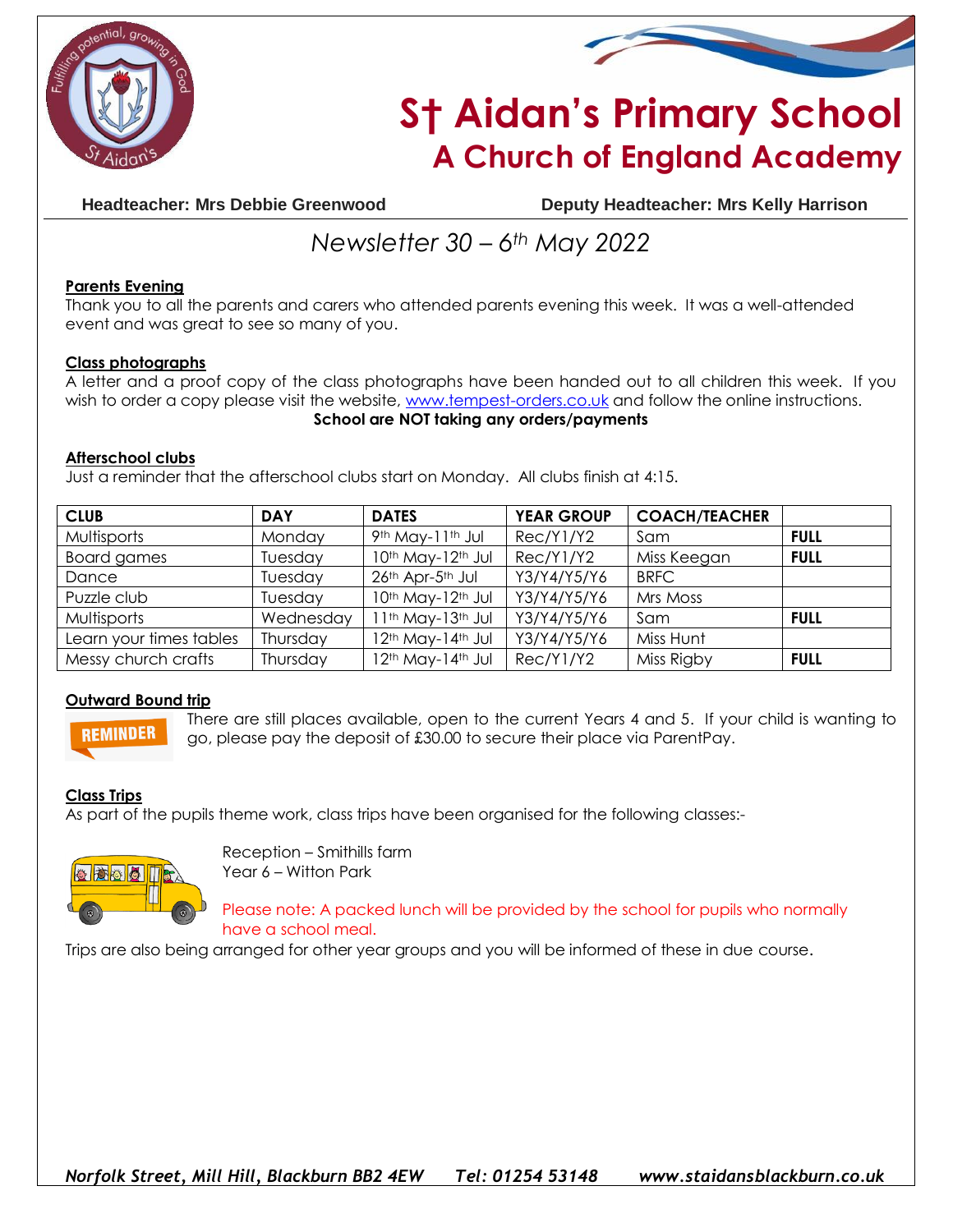

#### **Kind to Teeth Project**

Sign up to become the borough's latest Kind to Teeth Parent Champions to support healthy smiles in young children. The Kind to Teeth Parent Champions project is coming back to Blackburn, after successfully engaging with parents across the borough last year to help spread positive messaging around oral health and drinks for young children.

They are looking for parents, carers and grandparents with children/children in their care under the age of 5 to take part in a two day training course in Blackburn with Darwen to skill them up to be the borough's next Parent Champions. Participants will need to be proficient in reading and writing English and be able to commit to attending both days of the training.

There are two training dates available:

- Tuesday 17th and Wednesday 18th May, 10am-1pm
- Tuesday 24<sup>th</sup> and Wednesday 25<sup>th</sup> May, 10am-1pm

The training will take place at Bangor Street community centre, Norwich Street, Blackburn, BB1 6NZ, tel: 01254 691551 [www.bangorstreet.com](http://www.bangorstreet.com/)

#### **Lunch and refreshments will be provided on both days**

If you have any questions, please email beth.bradshaw@foodactive.org.uk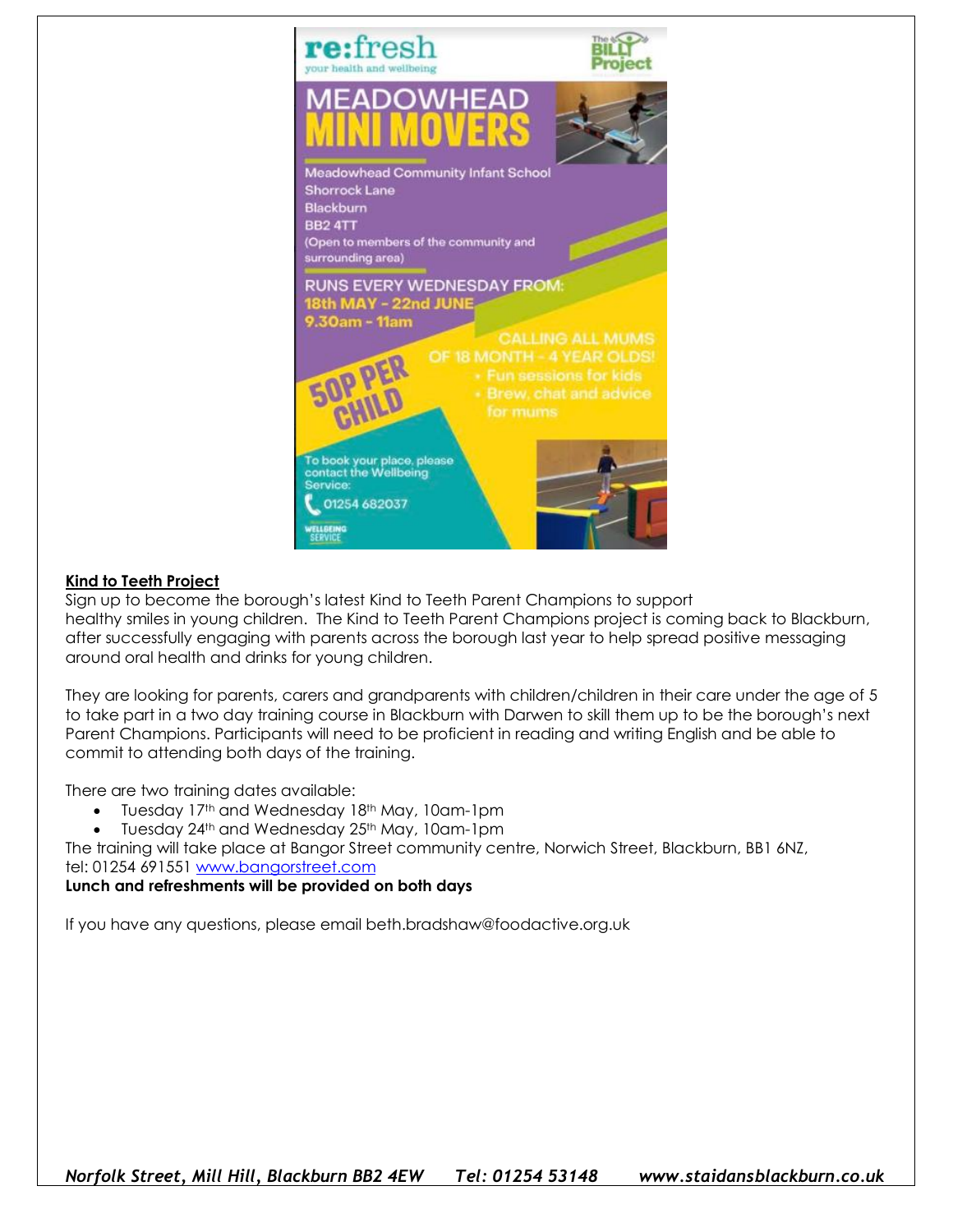

**Strike Conditioning** currently run sessions every Thursday evening at Darwen Aldridge Community Academy (BB3 3HD) and are wanting to increase their numbers within these groups so that their team of FA/UEFA coaches can provide great opportunities for children both on and off the pitch.



#### **ALWAYS House Statistics**

ALWAYS following the school rights this week:

|     | nrr<br>$\mathcal{A}^{\mu}$<br><b>ILDER</b> | u Lin | יום מות<br>DDLE |
|-----|--------------------------------------------|-------|-----------------|
| 98% | 98%                                        | 00%   | 100%            |

*Norfolk Street, Mill Hill, Blackburn BB2 4EW Tel: 01254 53148 www.staidansblackburn.co.uk*